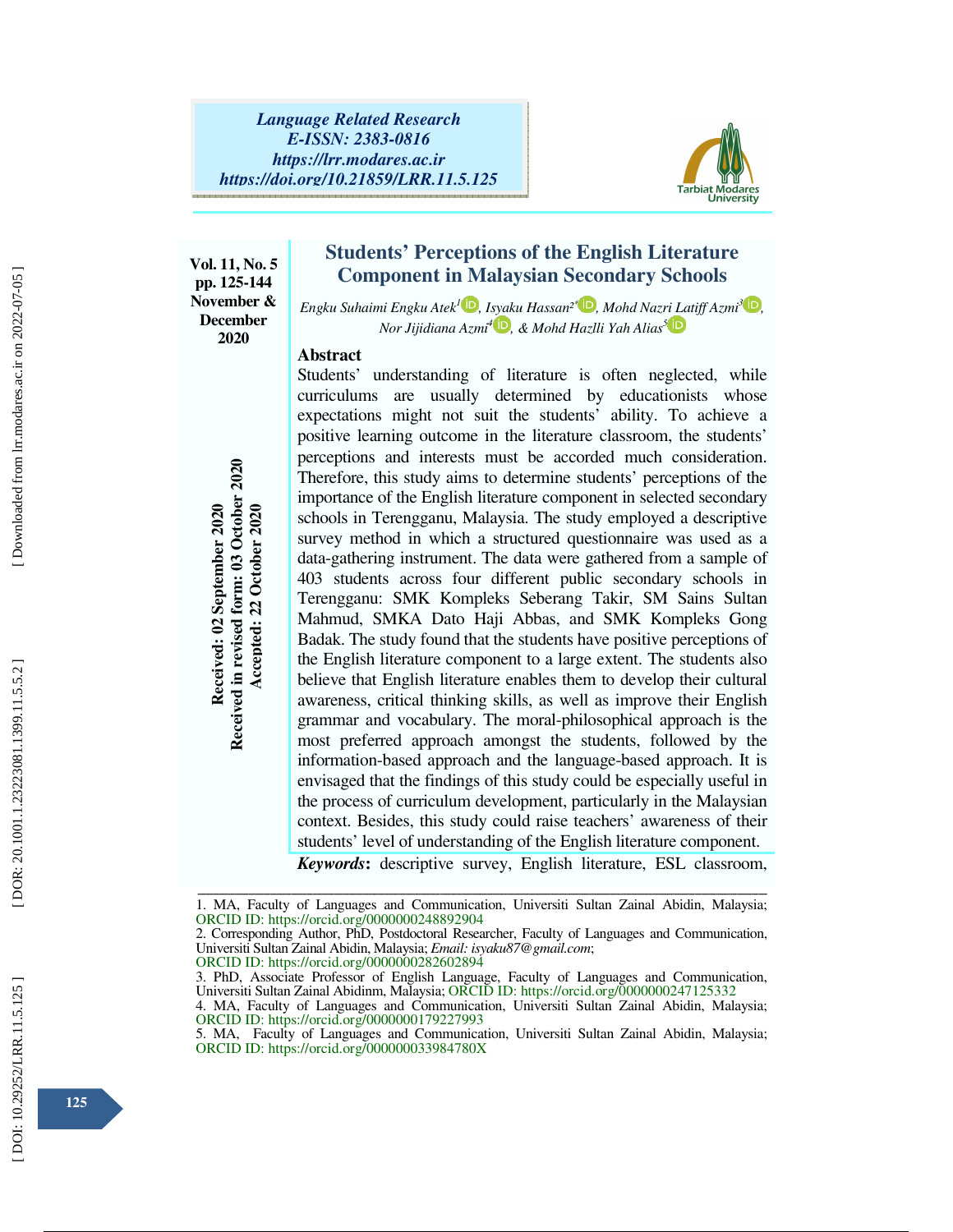### **1. Introduction**

English literature is accepted as a means of developing and improving language proficiency (Hi şmano ğlu, 2005; Keshavarzi, 2012; Mustafa et al., 2020; Paran, 2008; Simpson, 2003). The learning of English literature shapes the learners' personality and self-awareness through communication with the literary texts and advances their enthusiasm and comprehension of the world around them (Cheng, 2016). According to Van (2009), English literature develops students' language skills and cultural awareness, as well as encourages their critical thinking. Therefore, English literature plays an educational, recreational, moral, cultural, and socio-political role in the learning environment (Azmi et al., 2020a; Ihejirika, 2014; Mahzan et al., 2020).

In 2000, the literature component was incorporated into the English syllabus in Malaysian secondary schools (Ghazali et al., 2009). Until today, this literature component program attracts the attention of researchers, teachers, and policymakers (Ahmad & Aziz, 2009; Bridget & Omar, 2007; Hwang & Embi, 2007; Krishnasamy, 2015). The literature component aims to develop affection for literature in the students' mindsets and equip them with an in-depth understanding of English literature (Subramaniam, 2007). The syllabus incorporates various literary texts including short stories, novels, poems, and drama. In this regard, the Ministry of Education specified that the students should have the ability to critically evaluate the characters, settings, plots, and the author's viewpoints as well as other artistic components in literary texts.

According to Åkerlind (2008), a student-centered approach is considered more important than a teacher-centered approach. As such, students' perceptions and interests must be accorded much consideration to achieve a positive learning outcome in the literature classroom (Åkerlind, 2008; Candlin & Mercer, 2001; Sidhu, 2003). Students' perceptions could enrich the learning environment by advancing our understanding of the teaching and learning process (Carroli, 2002). This argument concurs with the phenomenographic supposition that focusing on students' ability is crucial in developing positive learning experiences (Booth, 2008; Dahlin, 2007), and hence, this study takes a phenomenographic perspective. This perspective could provide a rational argument for why students' perceptions of the literature component are imperative.

Despite the importance of the student-centered approach in achieving positive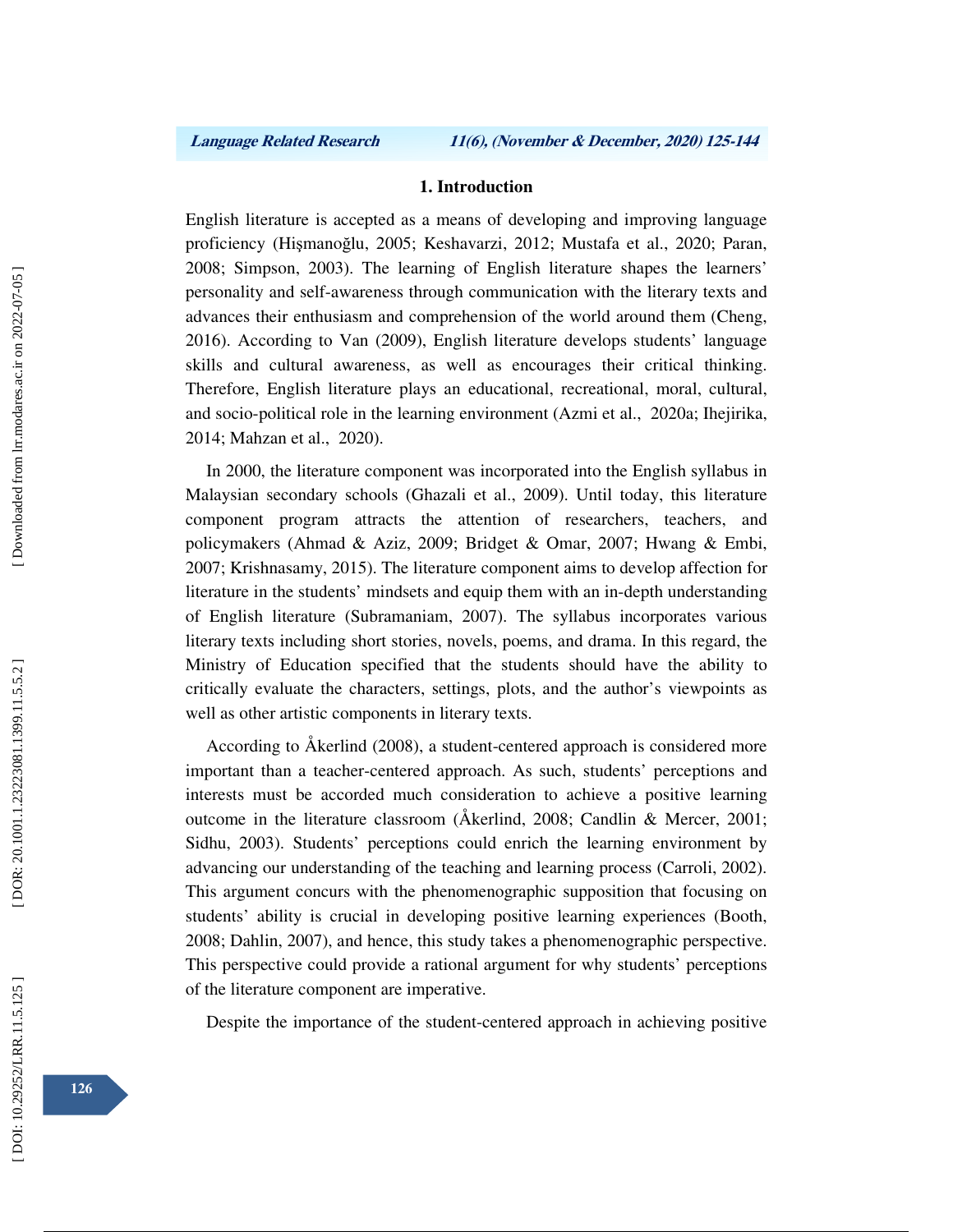learning outcomes (Booth, 2008; Dahlin, 2007; Sidhu, 2003), very few studies investigated the students' perceptions of the literature component (Carroli, 2002; Naser & Aziz, 2017; Othman et al., 2015; Tseng, 2010), focusing on text preferences, reading interests, and challenges faced by the students. Therefore, this study aims to explore students' perceptions of the English literature component and ascertain their preferences for the literature teaching approaches in selected Malaysian secondary schools. Specifically, this study aims to address the following research questions.

1. What are the students' perceptions of the importance of the English literature component in the selected secondary schools?

2. What are the most preferred English literature teaching approaches among students in the selected secondary schools?

### **2. Literature Review**

A few studies investigated the students' perceptions of English literature in the ESL classroom with different dimensions and research designs (Carroli, 2002; Mustafa et al., 2020; Naser & Aziz, 2017; Othman et al., 2015; Tseng, 2010). Most of these studies demonstrated the importance of considering students' perceptions in the literature teaching process. For example, Carroli (2002) investigated the perceptions of literature among students in Italy and Australia. The study concluded that students' perceptions of literature should be fundamental in text selection and pedagogical practices. Therefore, to achieve a positive learning outcome in the literature classroom, the students' perceptions and interests must be accorded much consideration (Naser & Aziz, 2017; Othman et al., 2015; Sidhu, 2003; Tseng; 2010).

Furthermore, Othman et al. (2015) examined students' perceptions and challenges concerning English literature learning in Selangor, Malaysia. The study found that the majority of the students have positive perceptions of literary texts. Similarly, Mustafa et al. (2020) found that ESL learners have positive attitudes towards learning literature and its methods of teaching. According to these findings, students' positive perception of literature could help teachers and educationists in developing an effective curriculum and teaching strategies (Othman et al., 2015). However, students' attitudes toward literature are often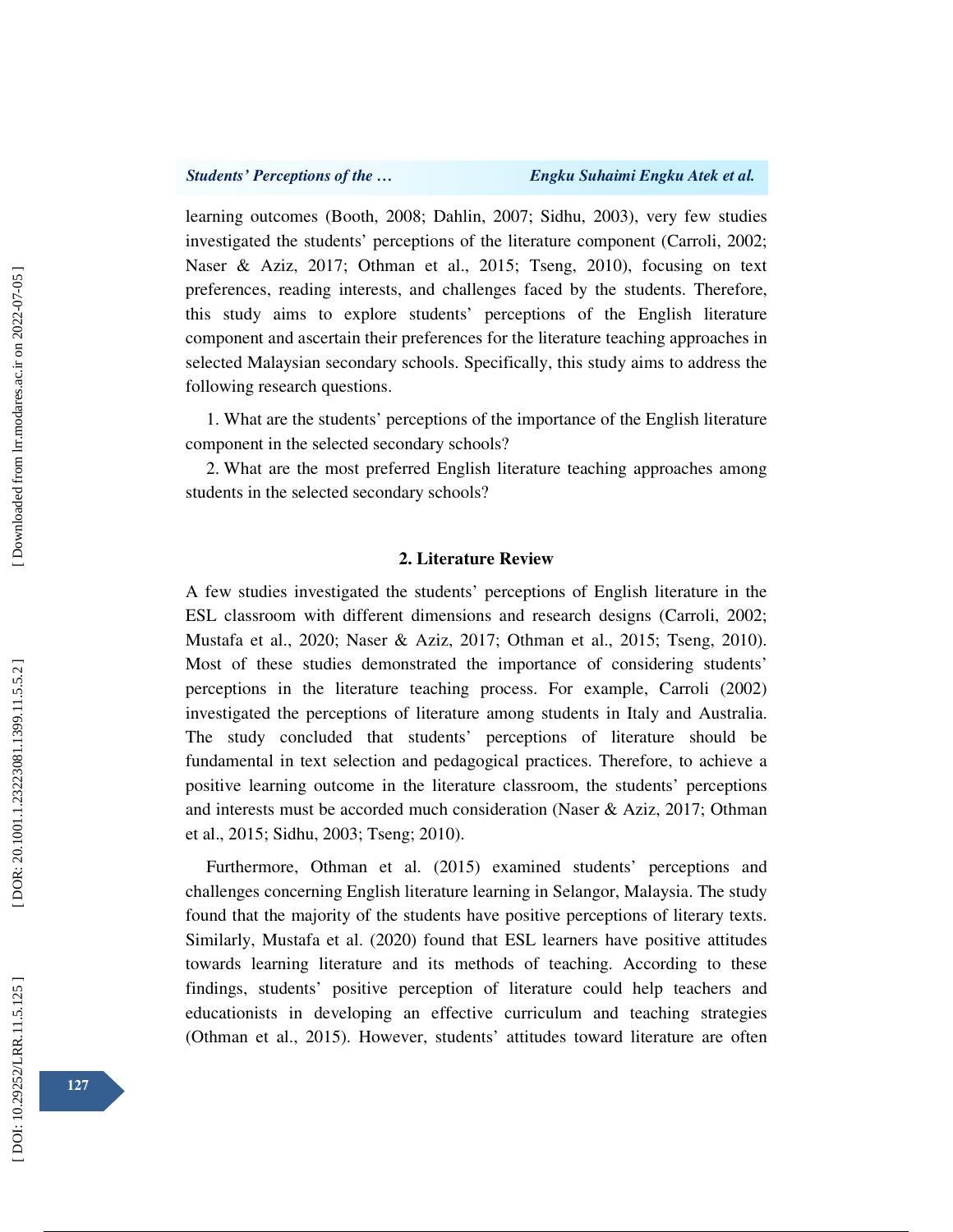neglected and curriculums are usually determined by educationists whose expectations might not suit the students' ability (Tseng, 2010). According to Othman et al. (2015), leaning outcome in the literature classroom is dependent upon the students' perceptions toward the integration of literature in the ESL classroom.

Additionally, students have different interests across various literary genres. In this regard, Naser and Aziz (2017) found that students were more interested in plots of the texts rather than the type of literature used, while Tseng (2010) reported that students like novels most, followed by plays and short stories. Nevertheless, there has been little attention to the students' perceptions of literature learning (Carroli, 2002; Naser & Aziz, 2017). Therefore, this study focuses on the importance of students' perceptions of English literature subjects, particularly in secondary schools. In essence, students' responses are paramount in the teaching and learning process (Ahmad & Aziz, 2009; Carroli, 2002; Sidhu, 2003).

# *2.1. Issues in the English Literature Classroom*

The learning of English literature constitutes part of cultural knowledge acquisition and not merely language administration (Kow, 2002; Zengin et al., 2019). It encompasses self-motivation and a high level of enthusiasm towards reading, knowledge acquisition, social customs, and values in everyday life. Nevertheless, students and teachers of English Literature experience various issues in the learning and teaching process, respectively. For example, Kow (2002) noted that teachers without an adequate level of experience may be confused in choosing an approach and may eventually confuse the students. Besides, teachers who have a class of weak students may generally adopt an easier approach, and to help these weak students pass their exams, teachers tend to focus on teaching how to answer past question papers. In this situation, the students may score high marks in exams while ignoring the main purpose of knowledge acquisition.

Furthermore, lack of good reading materials might cause difficulties in the English literature classroom (Azmi et al., 2020b; Ghazali et al., 2009). For instance, when there is an inadequate number of books for students, instructors force students to use photocopies. Consequently, the students become less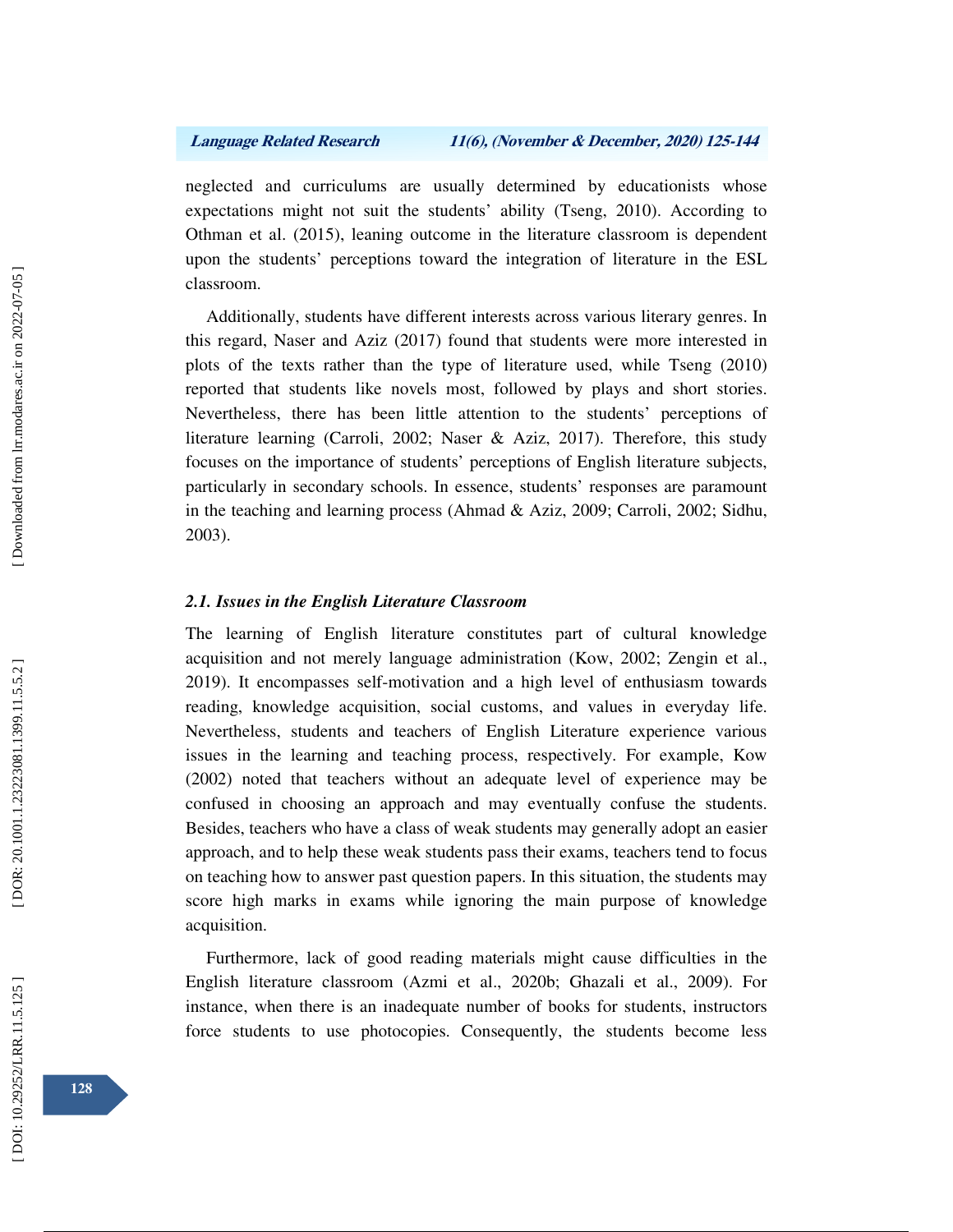interested to participate in class activities because the photocopied books are not easy to read like the original copies (Mustakim et al., 2015). According to Savvidou (2004), teachers, course designers, and examiners are often reluctant to introduce unedited and genuine literary texts to the language program. This issue could be further augmented by the students' limited proficiency, and hence results in the use of the mother tongue for interpretations in the classroom.

Moreover, language facilities provided by school managements are often utilized maximally. In this situation, instructors are required to be imaginative and inventive to organize attractive classroom activities (Mahzan et al., 2020). The hidden messages contained in literary texts and their relevance must be considered as a fundamental criterion in choosing an appropriate literary text for use in the second language classroom (Hi şmano ğlu, 2005). Other problems include inappropriate text selection, learners' language anxiety, cultural misperceptions, and poor background knowledge (Alshammari et al., 2020; Zengin et al., 2019).

The above issues must be addressed to facilitate the English literature learning process, particularly in second language classrooms. This is because English literature is recognized as a mechanism of English language learning (Sarac, 2003), as it plays educational, moral, cultural, recreational, and socio-political roles in the English learning process (Ihejirika, 2014; Mustafa et al., 2020). English literature enhances the students' social and language abilities in the language classroom. Besides, exposure to good English literature could facilitate self-identity formation among students (Azmi et al., 2020a; Ogunnaike, 2002; Velu, 2010). This is because, through English literature, students are exposed to various skills that are crucial for the development of desirable morals. English literature involves a more complex usage of language.

Part of the objectives of the literature is to instill a passion for reading. This can only be truly achieved if the students can acknowledge the value of English literature beyond the textbooks (Kow, 2002). Therefore, the passion for reading must be underscored, and at the same time, students must be prepared to acquire knowledge through reading. Literature teaching and learning in Malaysia's education system, at both primary and secondary levels, are recognized as an instrument for the development of basic language skills (Hi şmano ğlu, 2005). In Malaysia, the development of English literature as a component of the English Language is seen as an important project in the educational sector (Rashid et al.,

DOI: 10.29252/LRR.11.5.125]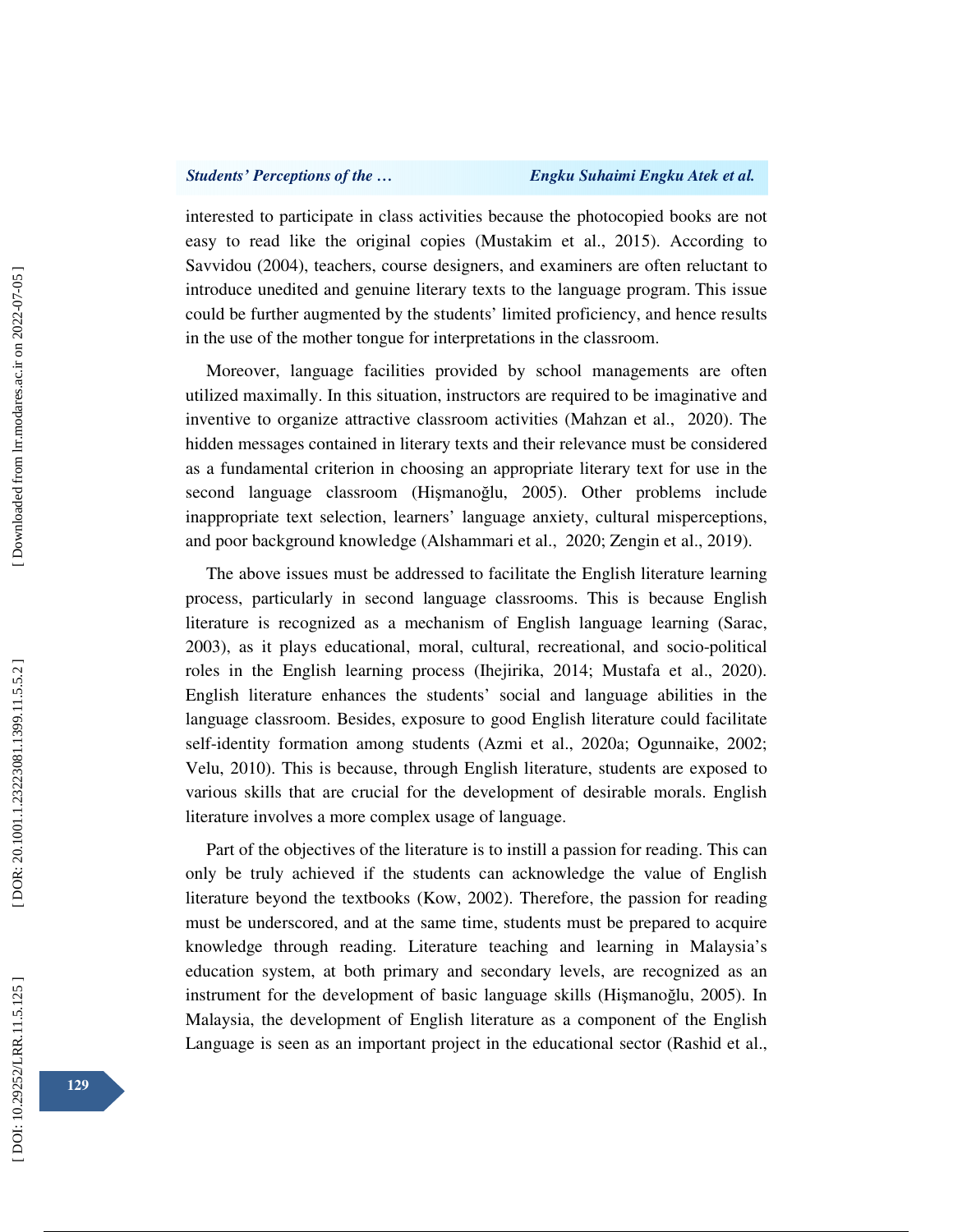2010).

In sum, issues in English literature classrooms include improper choice of approach, focus on how to answer the past question papers, lack of good reading materials, students' limited proficiency, and at times, lack of experience among teachers themselves. Students also need a good grasp of the target language to appreciate choices and deviances in the text (Ghazali et al., 2009). Learning consists of knowledge acquisition particularly through skills and guidance. Ghalazli et al. (2009) noted that students' low proficiency levels prevented teachers from using student-centered techniques such as debates and group discussions. Instead, instructors use a teacher-centered approach to save time and prepare for examinations.

# *2.2. Approaches to the Teaching of English Literature*

According to Carter and Long (1991), there are three models of teaching literature: 1) the cultural model, which requires learners to explore and interpret the social, political, literary and historical context of a specific text; 2) the language model, which enables learners to access a text systematically and methodically to exemplify specific linguistic features such as literal and figurative language, direct and indirect speech; 3) the personal growth model, which focuses on the particular use of language in a text as well as placing it in a specific cultural context (Carter & Long, 1991; Mustakim et al., 2014; Rashid et al., 2010). These three models of teaching literature have been integrated into the following approaches: 1) information-based approach, where literature is seen as a means of offering a source of information to learners; 2) paraphrastic approach, where teachers use simpler words and sentence structures compared to the complicated ones in the literary texts; 3) stylistic approach, which guides learners toward a closer comprehension of the literary texts; 4) language-based approach, which represents an approach where literary texts are viewed as a means of helping learners to develop language skills; 5) personal-response approach, which focuses on the learner's response to the literary text; 6) moral-philosophical approach, which enables teachers to incorporate moral values in their lessons (Rashid et al., 2010).

Previous studies confirmed that teaching approaches are largely influenced by students' language proficiency, and these approaches offer a great opportunity for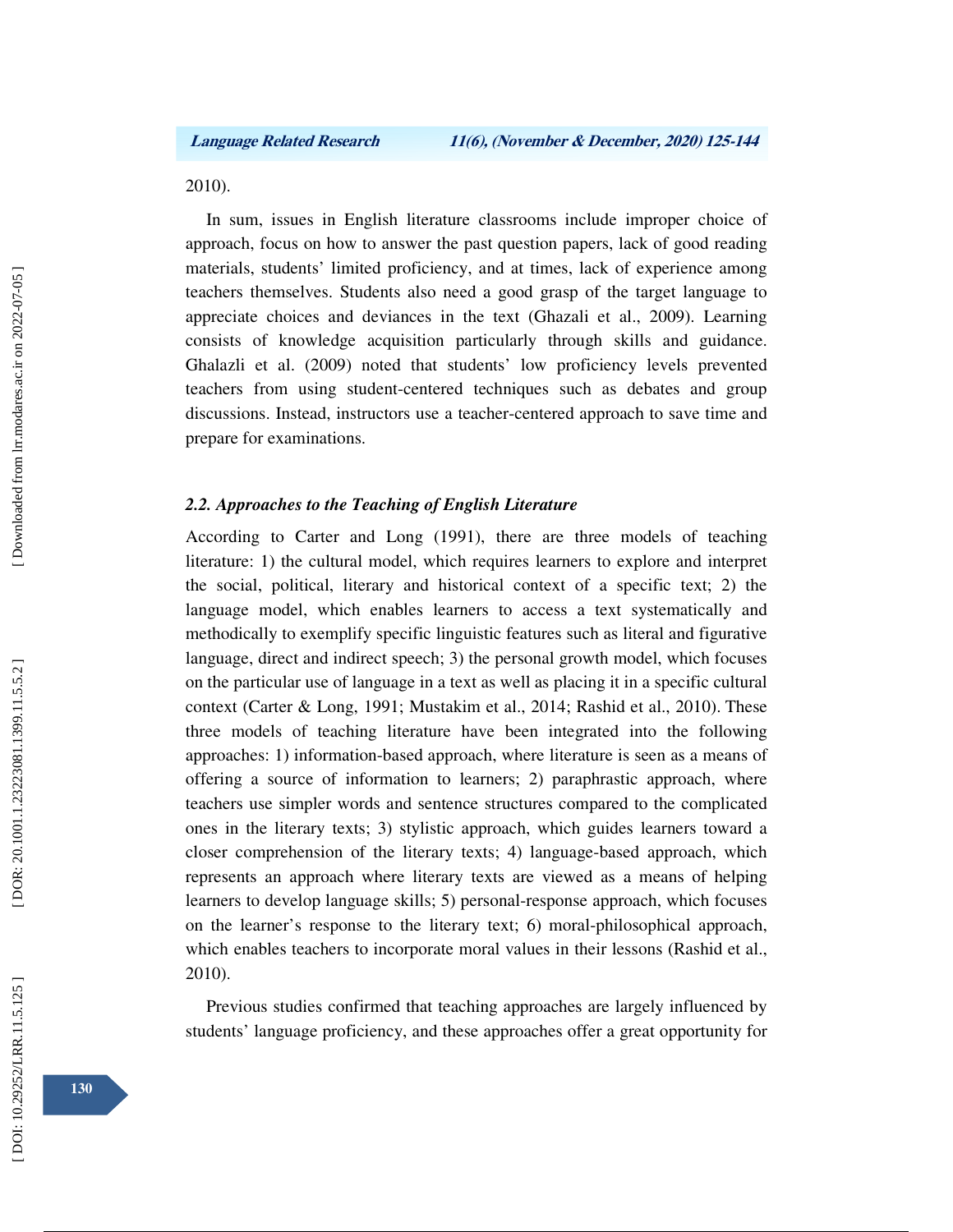### *Students' Perceptions of the … Engku Suhaimi Engku Atek et al.*

students to develop language proficiency and enhance their level of involvement in the learning process (Bridget & Omar, 2007; Hwang & Embi, 2007; Rashid et al., 2010. For instance, Rashid et al. (2010) identified the approaches and strategies employed by teachers in teaching the literature component to less proficient students in Malaysia. The study found that the information-based approach is popularly employed by teachers, followed by the moral-philosophical approach and paraphrastic approach. The findings indicate that the teaching approach is influenced by the students' inability to comprehend the English language. In this regard, Hwang and Embi (2007) noted that teaching approaches are largely influenced by students' language proficiency and attitudes. Similar to the findings of Rashid et al. (2010), Bridget and Omar (2007) found that the moral-philosophical approach was the most preferred approach amongst teachers of English literature. Hwang and Embi (2007) also examined the approaches employed by teachers in teaching the literature component in selected Malaysian secondary schools. The study showed that the paraphrastic approach is popularly used by teachers, followed by the information-based approach and the moralphilosophical approach.

## *2.3. Theoretical Approach*

This study focuses on literature learning from the students' perspective, and therefore, the arguments are guided by phenomenography as a theory (Booth, 2008; Carroli, 2002). Phenomenography developed from a series of empirical studies conducted by a Swedish research group in the 1970s (Bussey et al., 2013; Dahlin, 2007; Runesson, 2005). The central theoretical principle of phenomenography presumes that student-centered understanding is more sophisticated because it is more complex than teacher-centered understanding (Åkerlind, 2008). According to Åkerlind (2008), learning outcomes are attributed to the student's ability, motivation, and attention. Though this study was carried out through a deductive approach, phenomenography could be relevant because, as a theory, its theoretical background is rooted in the general scientific tradition not some specific schools of thought (Svensson, 1997).

Subsequently, grounded in phenomenographic research, a theory of learning known as variation theory was developed (Marton & Booth, 1997; Marton &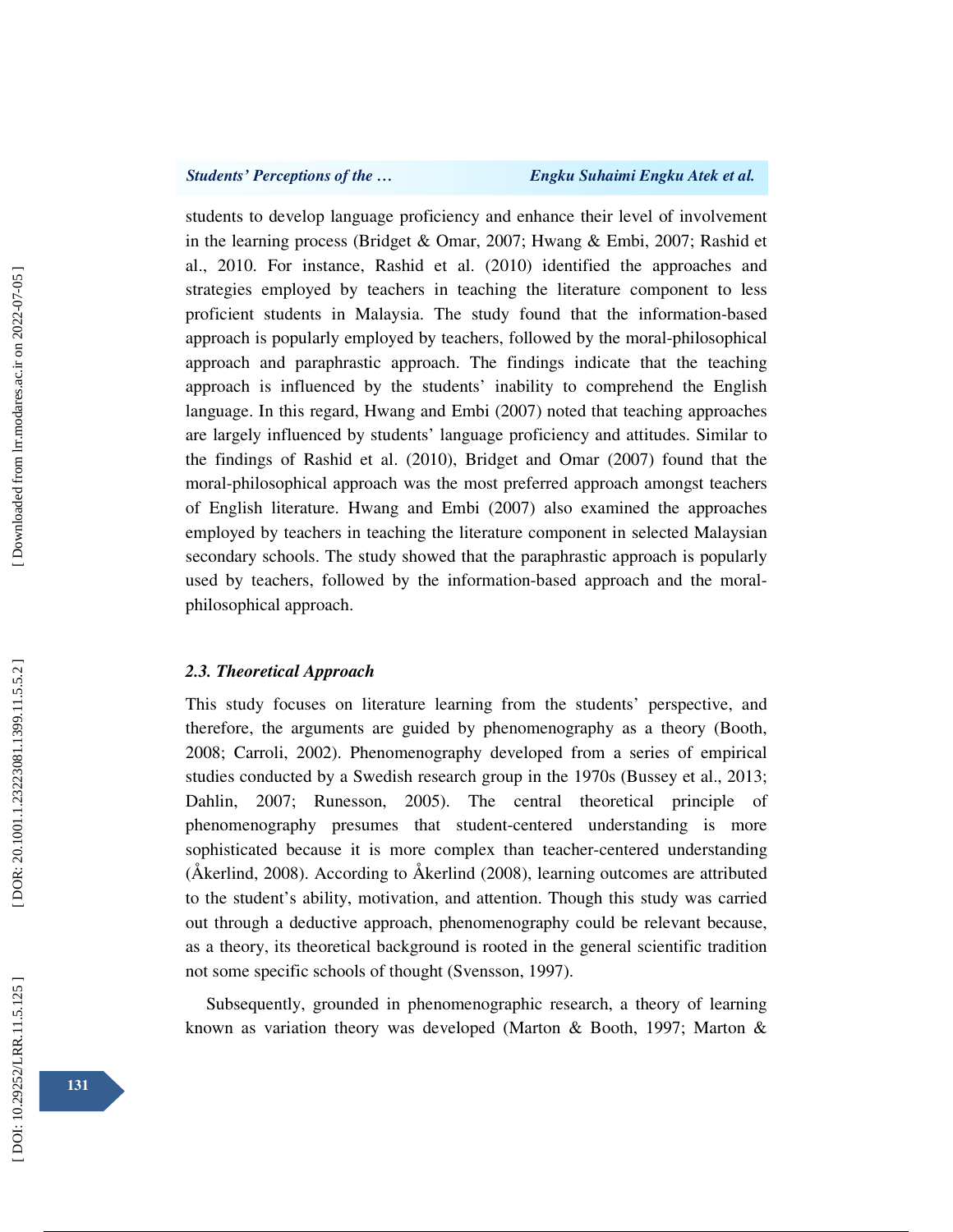Tsui, 2002). This theory is viewed as a more theoretical extension of phenomenography (Bussey et al., 2013; Tan, 2009). In variation theory, the central focus is the object of learning and its manifestation through the intended, enacted, and lived objects of learning (Bussey et al., 2013). The object of learning is the main focus of research as well as the most significant aspect of understanding classroom activities and determining the learning outcomes (Runesson, 2005). Based on the above theoretical concepts, students' perceptions of English literature could be a key determinant of learning outcomes in the literature classroom.

# **3. Methodology**

This study employed a quantitative approach in which a descriptive survey method was used. Survey designs generalize results from a sample to a population and therefore allow for strong and valid conclusions (Allen et al., 2009; Creswell, 2012). Besides, surveys provide useful information to describe trends about a large number of people (Creswell, 2012). Therefore, a questionnaire was used in this study due to its ability to gather easily quantified data within a short possible time. A questionnaire is considered as an objective research instrument that can produce generalizable results (James, 2012).

### *3.1. Data Collection*

This study was limited to English language students selected from four different public secondary schools in the State of Terengganu, Malaysia: SMK Kompleks Seberang Takir, SM Sains Sultan Mahmud, SMKA Dato Haji Abbas, and SMK Kompleks Gong Badak. The literature component is offered from Form One until Form Five. Hence, the target population of this study consists of Form Four students in the selected schools as they have been learning English literature for more than three years. Thus, this group of students could be considered a good sample as they can share their experiences regarding the approaches employed by their teachers in teaching English literature. Simple random sampling was used to select a sample of 420 students from the selected schools. Random sampling refers to a method of sample selection that gives each element in the population an equal probability of being selected and included in the sample (Kothari, 2004). The sample was estimated using Krejcie and Morgan's (1970) formula for sample size calculation.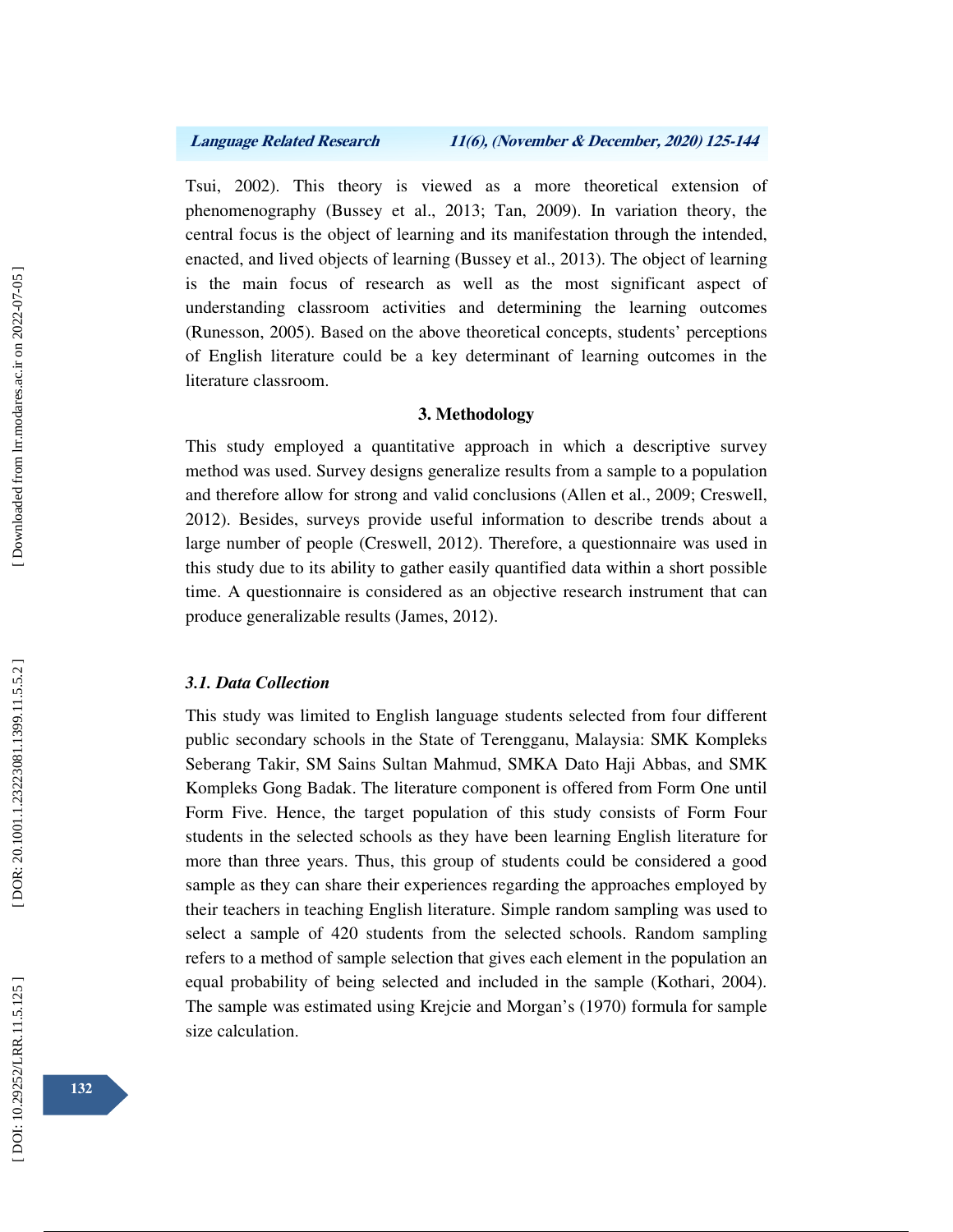A structured questionnaire was used as a data-gathering instrument. The questionnaire used in a study conducted by Rashid et al. (2010) was adopted and modified. The items in the questionnaire were formed using a five-point Likert scale (Lois & Gavin, 2010), consisting of 28 items. The questionnaire was administered to the randomly selected sample of 420 students across the selected secondary schools. The main objective was to gather information about English literature approaches preferred by the students in learning the English literature subjects. In the process of distributing the questionnaire, the students were guided on how to respond to the questions.

## *3.2. Data Analysis*

The data were analyzed using descriptive statistics, consisting of mean, standard deviation, frequency, and percentage (James, 2012). To ensure reliability, a pilot study was conducted using a sample of 30 respondents to determine if the questions would yield the desired information necessary for the study and to avoid inappropriate, misleading, and redundant questions. A Cronbach's Alpha of .922 was obtained, which is within the acceptable range (0.70-0.95) of statistical values (Tavakol & Dennick, 2011). The descriptive statistics used in this study were calculated using the SPSS statistical software package (SPSS Inc., Chicago, IL, USA, 20.0).

# **4. Results**

This study was set to determine students' perceptions of the importance of the English literature component in selected secondary schools in Terengganu, Malaysia. Altogether, 420 questionnaires were administered across the selected secondary schools. Out of this number of questionnaires, 409 were returned, representing a high response rate of 97.4 percent. Besides, six questionnaires were rejected during analysis due to incomplete and invalid responses. Therefore, a total of 403 questionnaires were considered for analysis. The majority (58.8%) of the students are females, while 41.2% are males. Besides, the majority of the students (91.8%) were 16 years of age, 7.2% were above 16, while only 1.0% were 15 years old. A sizeable number (97.0%) of the students are Malays while Chinese, Indians, and other ethnic groups constitute 1.0% respectively.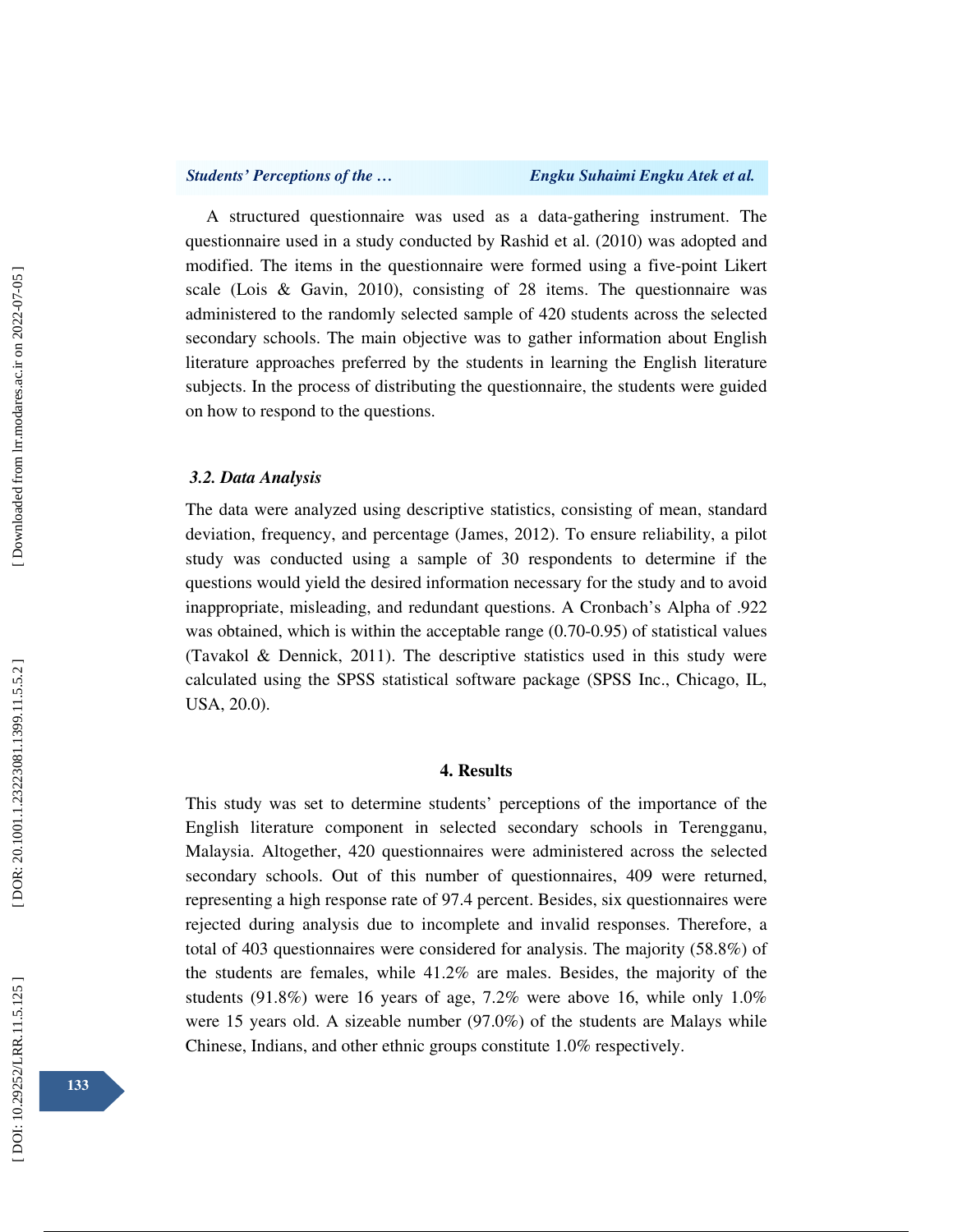In the descriptive statistics, A+SA represents a combination of "Agree" and "Strongly Agree" responses as specified in the questionnaire. It was used to show the frequency of students who agree with the statements provided in the questionnaire. Besides, D+SD represents "Disagree" and "Strongly Disagree" which was used to show the frequency of students who disagree with the statements. Similarly, N stands for "Neutral" and was used to show the frequency of students who neither agree nor disagree with the statements. Since the fivepoint Likert scale suggests that "5" represents the highest mean value, the values of each construct are reported within the range of 0.00 and 5.00. RQ1 aims to determine the students' perceptions of the importance of the English literature component in the selected secondary schools. Table 1 shows the descriptive statistics for the students' perceptions of the English Literature component.

### **Table 1**

| Students' perceptions of English Literature |  |
|---------------------------------------------|--|
|                                             |  |

| <b>SN</b>    | Statement                                                                                            |      |           | Total $(F/\%)$ |          |           |
|--------------|------------------------------------------------------------------------------------------------------|------|-----------|----------------|----------|-----------|
|              |                                                                                                      | Mean | <b>SD</b> | $A + SA$       | D+SD     | N         |
| $\mathbf{1}$ | By reading the literary texts, I<br>can improve my vocabulary,<br>grammar, and pronunciation         | 3.90 | .806      | 309(76.7)      | 20(4.9)  | 72(17.9)  |
| 2            | I can develop critical thinking<br>skills<br>by<br>analyzing<br>and<br>discussing the literary texts | 3.53 | .817      | 218(54.1)      | 39(9.7)  | 141(35.2) |
| 3            | I can develop the spirit of 3.52<br>community and nationhood by<br>engaging in literature activities |      | .883      | 214(53.1)      | 46(11.4) | 141(35.2) |
| 4            | I can relate the stories with my 3.48<br>personal life                                               |      | 1.01      | 198(49.2)      | 59(14.7) | 136(33.7) |
| 5            | I am able to learn a range of 4.00<br>cultures than can help broaden<br>my worldview                 |      | .862      | 309(77.2)      | 22(4.60) | 70(17.4)  |
|              | Total                                                                                                | 3.69 | .876      | 6194           | 9.06     | 27.84     |
|              | Level indicator: Low=0.1-2.99, moderate=3.0-3.49, high=3.5-5                                         |      |           |                |          |           |

As depicted in Table 1, a large majority of the students (mean=3.90) can improve their English vocabulary, grammar, and pronunciation through reading literary texts. Besides, a large number of the students (mean=3.53) believe that

reading literary texts can improve their critical thinking skills. Most of the students (Mean=3.52) also believe that they can develop the spirit of community and nationhood by engaging in activities in the literature classroom. Almost half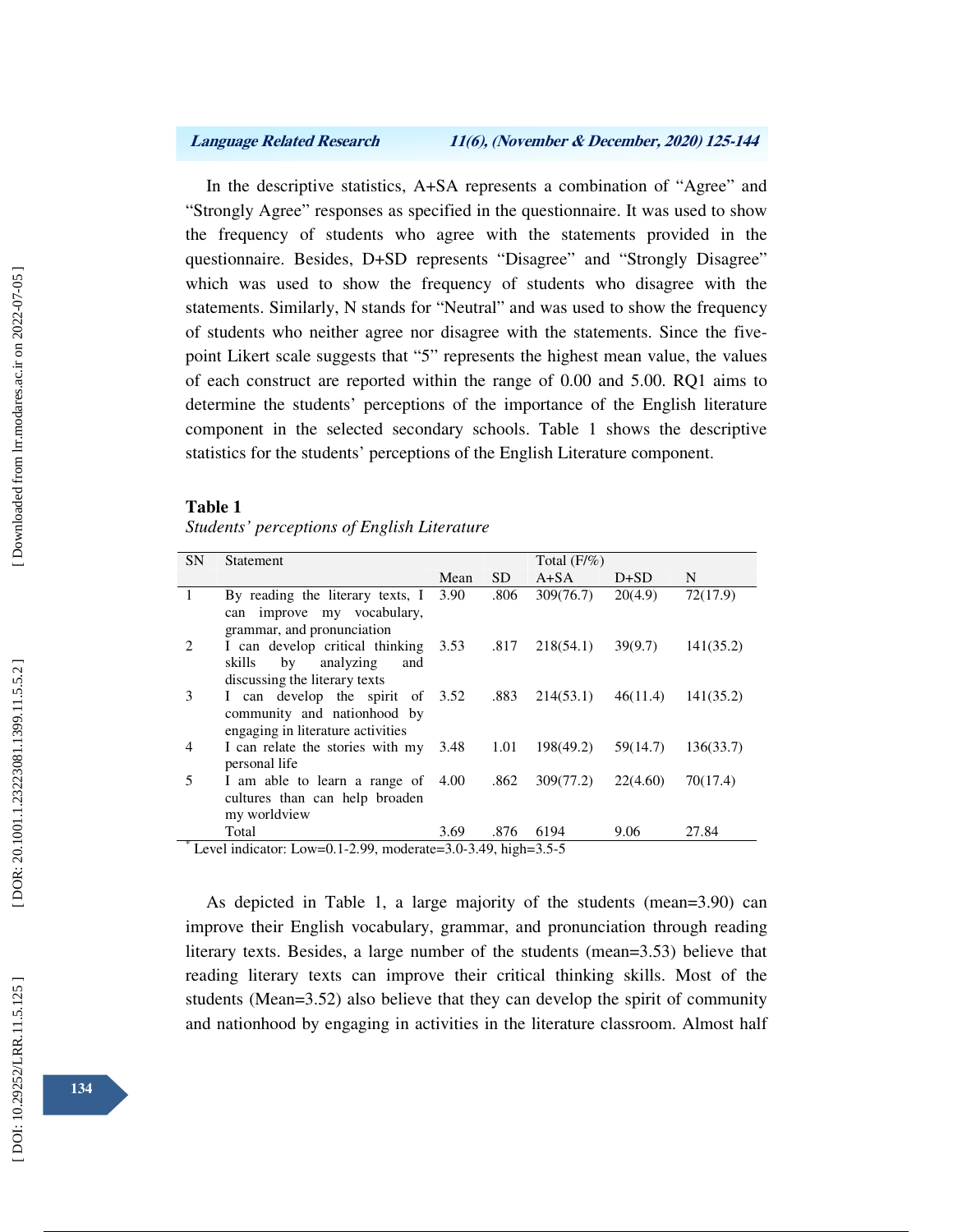of the students (49.2%) with a mean value of 3.48 believed that they can relate the stories in the literary texts with their personal lives. Besides, a large majority of the students (mean=4.00) amounting to 77.2% believe that they can learn a range of cultures and other useful insights through reading the literary texts. These findings demonstrate the importance of literature in developing cultural awareness among students. English literature could be an important means of cultural adaptation (Tutyrahiza, 2008; Zhen, 2012).

Further analysis of the findings shows that the students have positive perceptions of the English literature component to a large extent (mean=3.69) in their respective schools. In sum, the students believe that English literature enables them to develop their cultural awareness, critical thinking skills, as well as improve their English grammar and vocabulary. According to Carroli (2002), the students' development of critical awareness is of utmost importance in the process of knowledge acquisition. Besides, the students could relate the literary texts with their personal lives and develop the spirit of community and nationhood. English literature is viewed as a means of improving their language proficiency amongst students (Amer, 2003; Simpson, 2003; Hi şmano ğlu, 2005; Keshavarzi, 2012; Paran, 2008). The above findings indicate that English literature could influence learning outcomes and students' personalities. The second research question aims to determine the most preferred literature teaching approaches among the students in the selected secondary schools. Table 2 shows the descriptive statistics for the English literature teaching approaches preferred by the students.

### **Table 2**

*Preferred Approaches to the Teaching of English Literature* 

|            | Total $(F/\%)$               |      |                       |               |  |  |  |
|------------|------------------------------|------|-----------------------|---------------|--|--|--|
| Approaches |                              |      |                       |               |  |  |  |
|            |                              | Mean | $A + SA$<br><b>SD</b> | $D+SDN$       |  |  |  |
|            | Information-based approach   | 3.90 | .888<br>70.34         | 13.30 21.32   |  |  |  |
|            | Paraphrastic approach        | 3.73 | 62.2<br>1.00          | 22.7<br>14.8  |  |  |  |
|            | Stylistic approach           | 3.66 | 58.6<br>.917          | 30.46<br>9.80 |  |  |  |
|            | Language-based approach      | 3.76 | $0.962$ 64.2          | 24.1<br>11.0  |  |  |  |
|            | Personal-Response approach   | 3.65 | .962<br>57.8          | 30.9<br>10.0  |  |  |  |
|            | Moral-Philosophical approach | 4.13 | 78.2<br>.913          | 4.98<br>16.6  |  |  |  |

 $*$  Level indicator: Low=0.1-2.99, moderate=3.0-3.49, high=3.5-5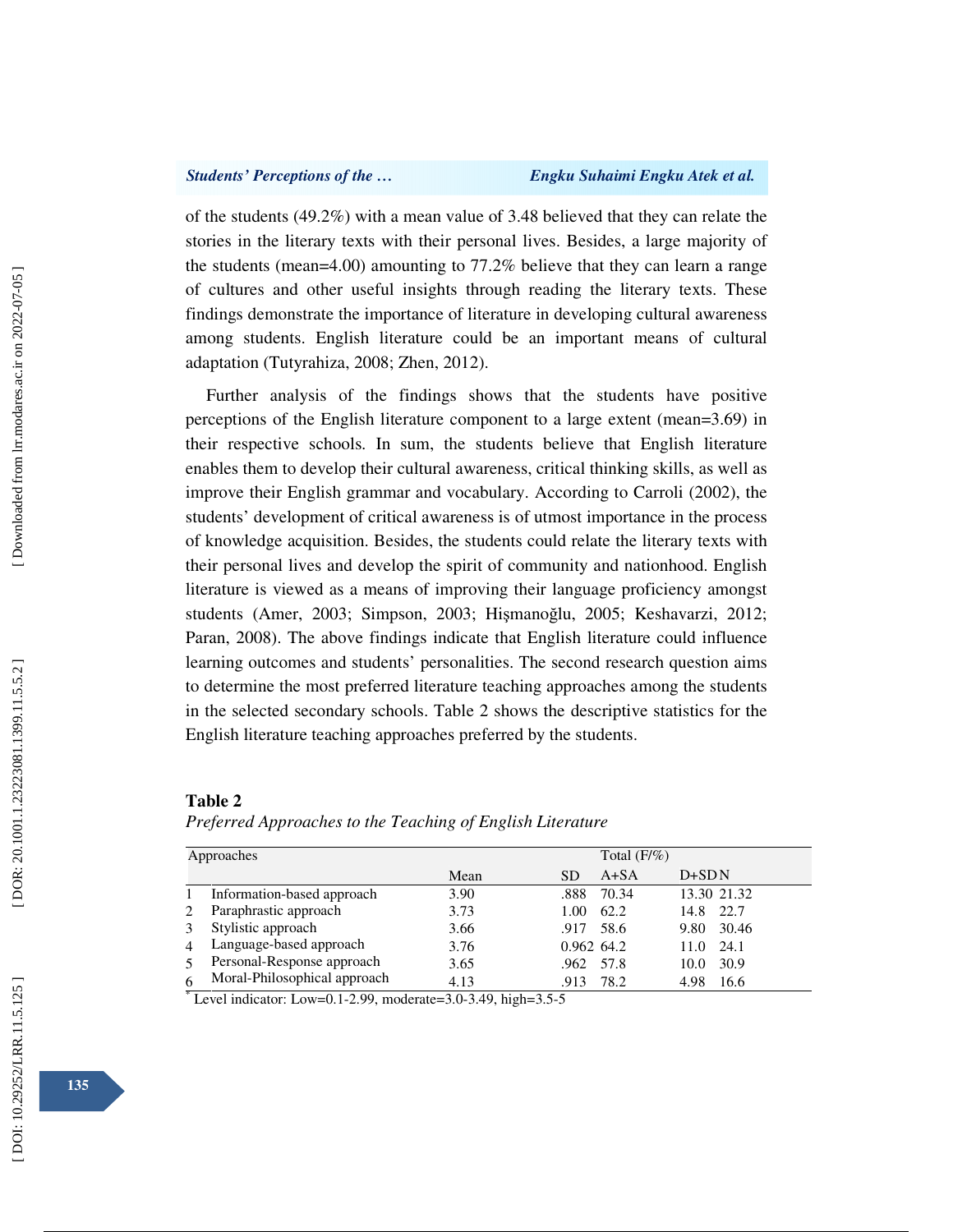As shown in Table 1, the most preferred approach amongst the students is the moral-philosophical approach (mean=4.13), followed by the information-based approach and the language-based approach with mean values of 3.90 and 3.76, respectively. Interestingly, these findings agree with Bridget and Omar's (2007) study which focused on popular teaching approaches amongst teachers of English literature. Similarly, Rashid et al. (2010) found the moral-philosophical approach, which represents the most preferred approach amongst students examined in the present study, to be the second most preferred approach amongst literature teachers. Besides, Hwang and Embi (2007) found the moral-philosophical approach to be the third most preferred approach. The findings reported by Rashid et al. (2010) might be different because the study focused on less proficient students. Therefore, the findings of this study are more consistent with Bridget and Omar's (2007) study which revealed that the moral-philosophical approach was the most preferred.

## **5. Discussion**

The findings reported in this study showed that the selected secondary school students have positive perceptions of the English literature component to a large extent. These findings are consistent with most of the previous studies on students' perceptions of literature learning (Carroli, 2002; Naser & Aziz, 2017; Othman et al., 2015; Tseng, 2010). This evidence could be especially useful in producing positive learning outcomes as presumed in the basic theoretical principles of phenomenography (Åkerlind, 2008; Bussey, Orgill, & Crippen, 2013; Dahlin, 2007; Runesson, 2005). Also, previous studies demonstrated the importance of looking at the students' perspective to develop and design effective literature teaching approaches (Ahmad & Aziz, 2009; Carroli, 2002; Sidhu, 2003).

Furthermore, through literary texts, students are exposed to the elements of the target culture (Azmi et al., 2020b; Mengu, 2002). According to the findings of this study, the students believe that English literature enables them to improve their cultural awareness, and this item recorded the highest mean value. In this regard, research shows that English literature could be an important means of cultural adaptation and development of moral values which shape the students' personality (Kow, 2002; Mengu, 2002; Ogunnaike, 2002; Tutyrahiza, 2008; Zhen, 2012). According to Tutyrahiza (2008), exposing students to moral values from the text is a valuable strategy regardless of the students' level of language proficiency. The knowledge acquired through the literature component allows students to appreciate the cultural background and morals which could help them to develop the spirit of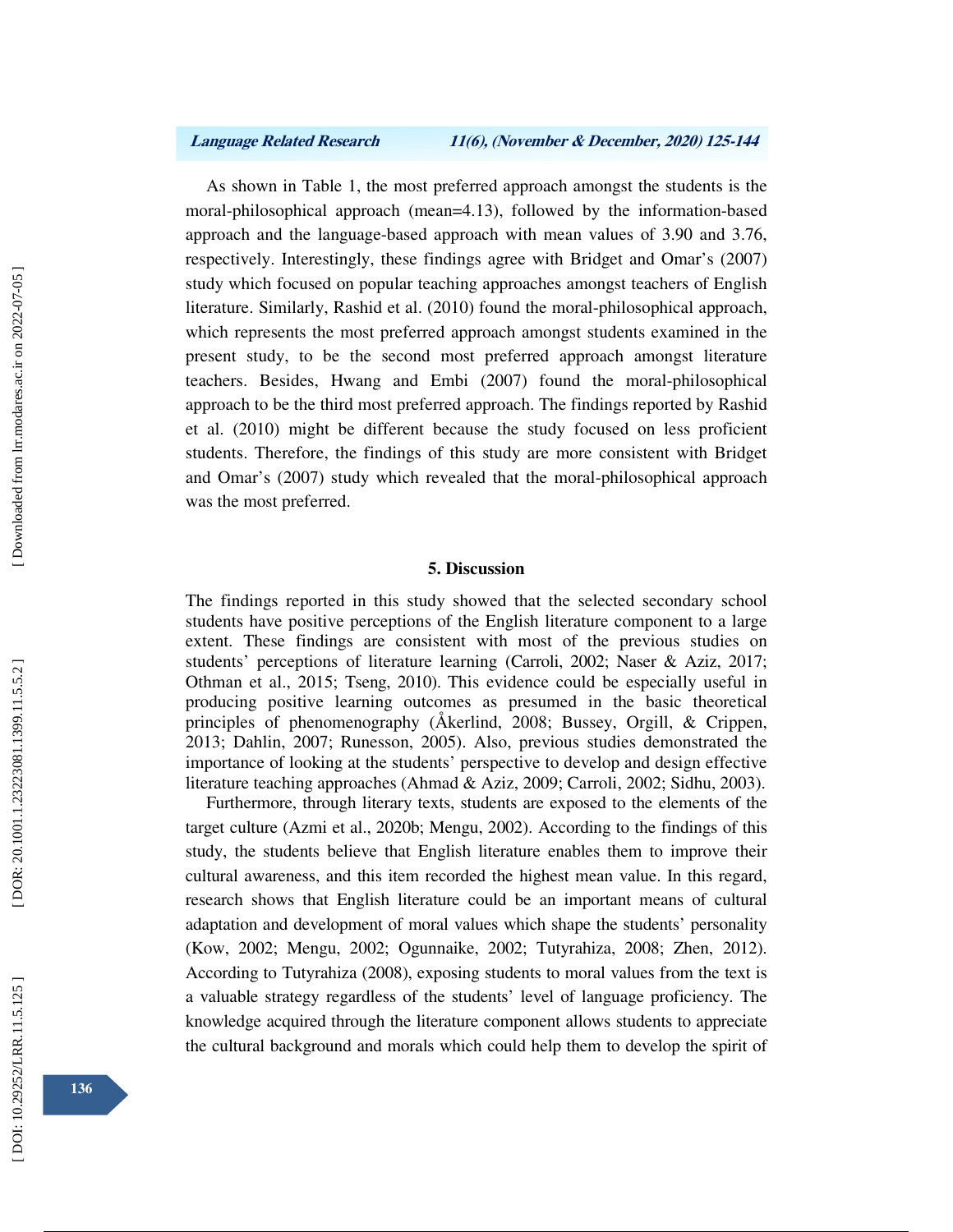community and personality (Azmi et al., 2020b; Rahayu, 2009; Velu, 2010).

Moreover, the findings reported in this study showed that the moralphilosophical approach is the most preferred approach amongst the students, followed by the information-based approach and the language-based approach. This information indicates that teachers in the selected secondary schools incorporate moral values in their lessons. The findings of this study are consistent with the study conducted by Bridget and Omar (2007) from the teachers' perspective. Also, the findings are similar to those obtained in most studies focusing on the literature teaching approaches from teachers' perspectives (Hwang & Embi, 2007; Rashid et al., 2010).

As the literature component was integrated into the EFL syllabus, determining its success could be beneficial to the Ministry of Education (Bridget & Omar, 2007; Rashid et al., 2010; Savvidou, 2004). Therefore, this study offers important clues to the Ministry of Education concerning the students' level of understanding of the literature component. In turn, this could supplement the effort Curriculum Development Centre toward achieving the best literature learning outcomes. In developing and designing effective teaching approaches, students' involvement in the teaching-learning process is paramount and their positive contributions could result in methodological success (Ahmad & Aziz, 2009; Timucin, 2001).

## **6. Conclusion**

This study examined students' perceptions of the importance of the English literature component in selected Malaysian secondary schools. According to the findings, the students have positive perceptions of the English literature component to a large extent. These positive perceptions foretell the students' achievements and engaged learning of English literature. The study also demonstrated that the knowledge acquired through English literature could enable the students to develop cultural awareness, critical thinking skills, as well as improve their English grammar and vocabulary. Through reading the literary texts, the students could develop their personality and language proficiency. Therefore, teachers of English literature are expected to encourage their students to develop a passion for reading literary texts.

This study is an important contribution to the field of language and literature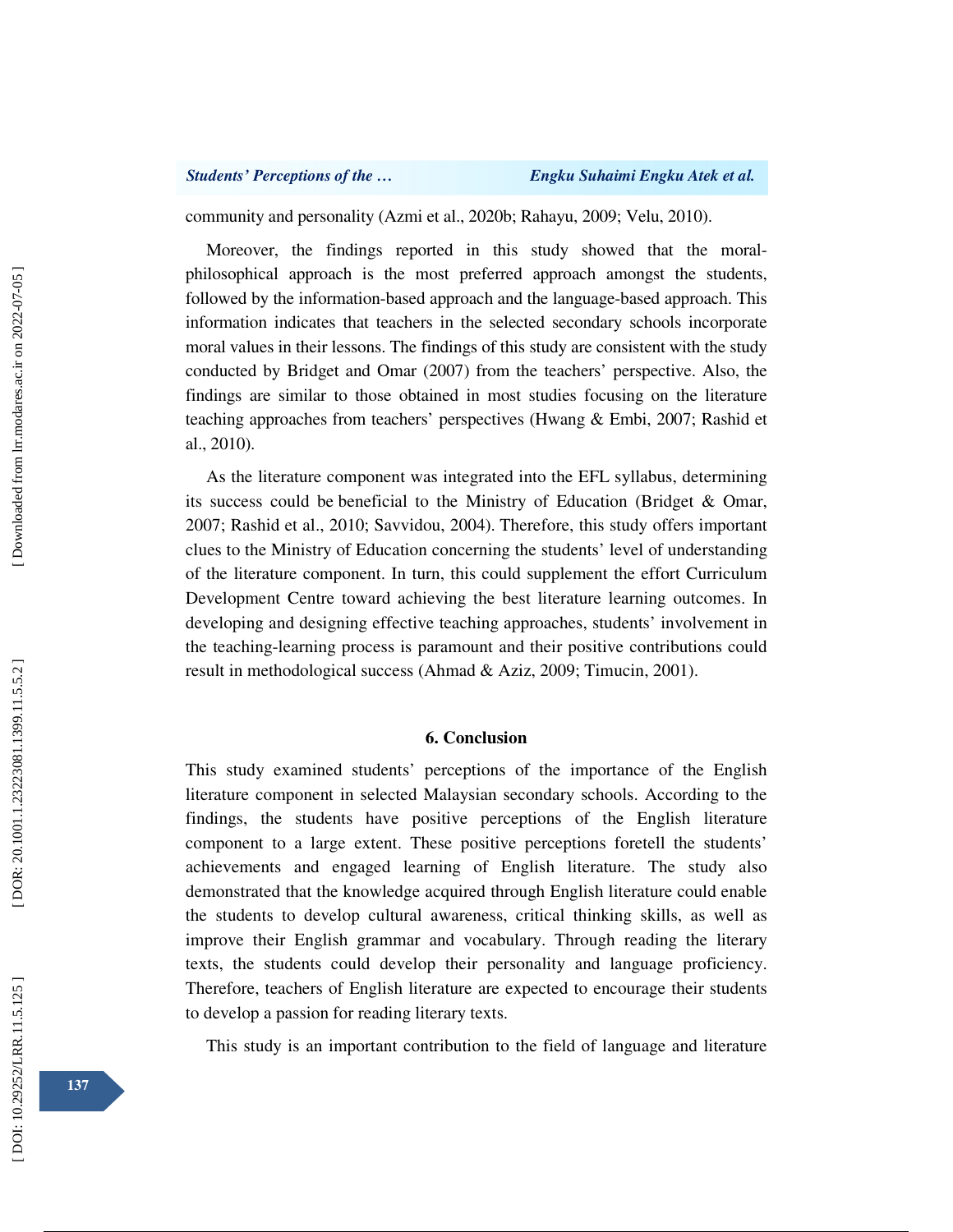by offering some insightful findings. The study could be beneficial to language and literature instructors as well as education authorities by providing information that could be useful in the process of curriculum development, particularly for secondary schools. Besides, the findings of this study could help educators in selecting appropriate literary texts and teaching approaches to enrich the learning environment. The choice of a suitable approach will further help the students to foster literature reading interests amongst themselves. To this end, there is a need for the proactive role of teachers, governments, and parents. This quantitative study is limited to the importance of the literature component in Malaysian secondary schools from students' perspectives. Further research may adopt a qualitative inquiry to specifically explore the content of the literature reading materials.

### **Acknowledgements**

This research is funded by the Mentor-Mentee Research Grant (MMRG), Universiti Sultan Zainal Abidin, Malaysia.

### **Disclosure statement**

No potential conflict of interest was reported by the authors.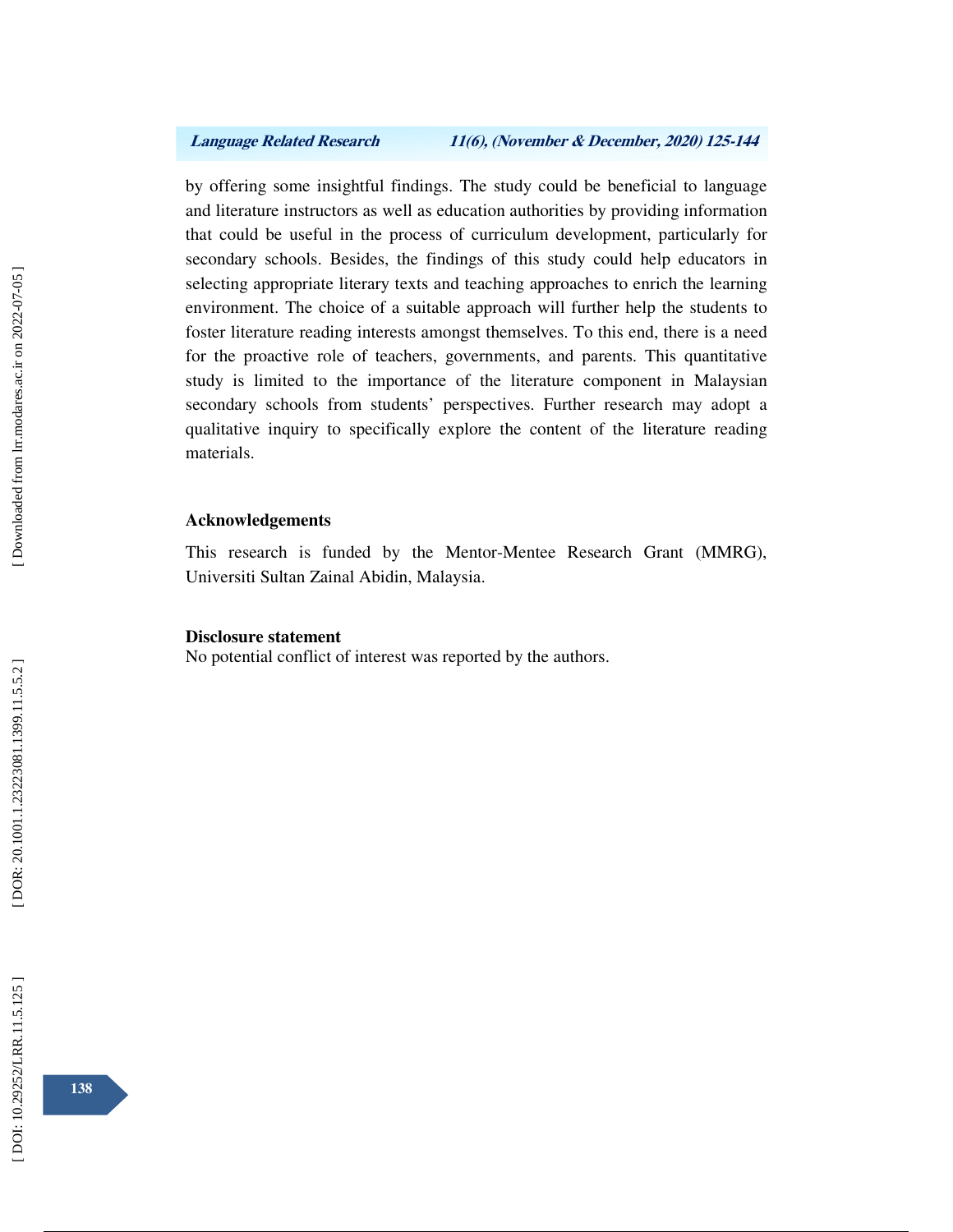## **References**

- Ahmad, F., & Aziz, J. (2009). Students' perception of the teachers' teaching of literature communicating and understanding through the eyes of the audience. *European Journal of Social Sciences*, *7*(3), 17-26.
- Åkerlind, G. S. (2008). A phenomenographic approach to developing academics' understanding of the nature of teaching and learning. *Teaching in Higher Education*, *13*(6), 633-644.
- Allen, M., Titsworth, S. & Hunt, S. K. (2009). *Quantitative research in communication*. SAGE Publications.
- Alshammari, H. A., Ahmed, E. A., & Shouk, M. A. A. (2020). Challenges to studying English literature by the Saudi undergraduate EFL students as perceived by instructors. *English Language Teaching*, *13*(3), 8-19.
- Amer, A. A. (2003). Teaching EFL/ESL literature. *The Reading Matrix*, *3*(2), 63-73.
- Azmi, M. N. L., Hassan, H., Ali, E. M. T. E., Hidayah, A. T., Yah@Alias, M. H., Anas, M., Suhaimi, N. I. (2020a). Teachers' perceptions of Islamic self-identity formation through language learning among students in selected religious secondary schools. *International Journal of Society, Culture, and Language*, *8*(1). Pp: 20-32.
- Azmi, M. N. L., Hassan, I., Ali, E. M. T. B. E., Hidayah, A. T., Anas, M. B., & Suhaimi, N. I. (2020b). English language learning, environment, and the formation of Islamic self-identity among students in selected religious secondary schools. *International Journal of Innovation, Creativity, and Change*, *11*(7), 466- 482.
- Booth, S. (2008, May 5-6). *Researching learning in networked learningphenomenography and variation theory as empirical and theoretical approaches* [Paper presentation]. The 6th International Conference on Networked Learning, Halkidiki, Greece.
- Bridget, L. S. H. , & Omar, S. (2007, June 14-16). *Approaches adopted in the teaching of poetry for the upper secondary school students in Tawau town area*  [paper presentation] *.* The Second Biennial International Conference on Teaching and Learning of English in Asia : Exploring New Frontiers. Pahang, Malaysia.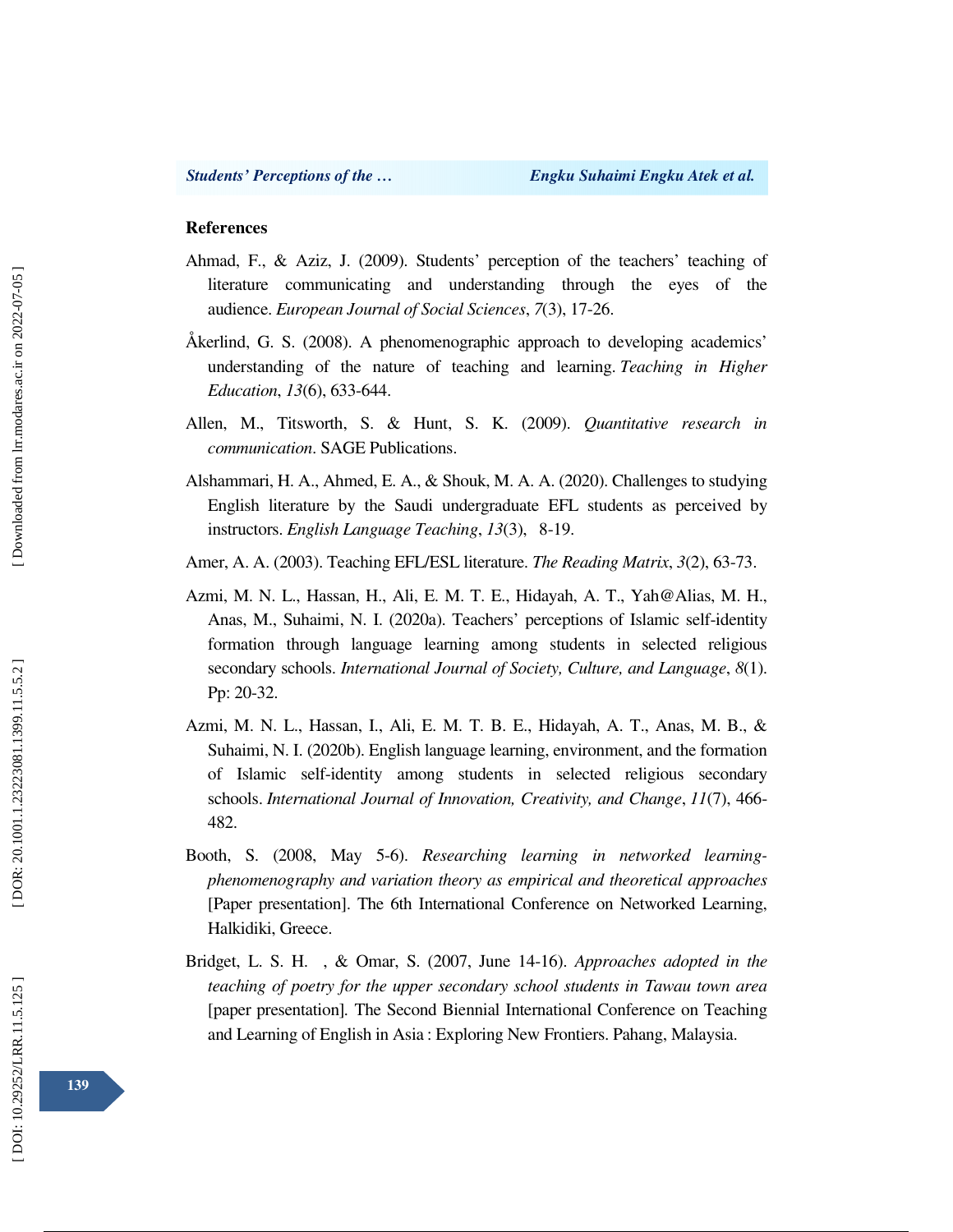- Bussey, T. J., Orgill, M., & Crippen, K. J. (2013). Variation theory: A theory of learning and a useful theoretical framework for chemical education research. *Chemistry Education Research and Practice*, *14*(1),9-22.
- Candlin, C., & N. Mercer. (2001). *English language teaching in its social context*. Routledge.
- Carroli, P. (2002). Perceptions of literature: a comparison of students' and educators' views. *ELT Journal*, *37*(1), 30-35.
- Carter, R., & Long, M. (1991). *Teaching literature*. Longman.
- Cheng, K. K. (2016). Issues in the teaching and learning of children's literature in Malaysia. *Issues in The Teaching and Learning of Children*, *9*(2),1-14.
- Creswell, J. W. (2012). *Research design: Qualitative, quantitative, and mixed-method approaches* (2<sup>nd</sup> ed.). SAGE Publications.
- Dahlin, B. (2007). Enriching the theoretical horizons of phenomenography, variation theory and learning studies. *Scandinavian Journal of Educational Research*, *51*(4), 327-346.
- Ghazali, S. N., Setia, R., Muthusamy, C., & Jusoff, K. (2009). ESL students' attitudes towards texts and teaching methods used in literature classes. *English Language Teaching*, *2*(4), 51-56.
- Hi şmano ğlu, M. (2005). Teaching English through literature. *Journal of Language and Linguistic Studies*, *1*(1), 53-66.
- Hwang, D., & Embi, M. A. (2007). Approaches employed by secondary school teachers to teaching the literature component in English. *Malaysian Journal of Educators and Education*, *22*(3), 1-23.
- Ihejirika, R. C. (2014). Literature and English language teaching and learning: A symbiotic relationship". *English Language Teaching*, *7*(3), 85-90.
- James A. A. (2012). *Media research method: Understanding metric and interpretive approaches* (1<sup>st</sup> ed.). SAGE Publications.
- Keshavarzi, A. (2012). Use of literature in teaching English". *Procedia-Social and Behavioral Sciences*, *46*(2), 554-559.
- Kow, Y. C. (2002). *Literacy and pre-school children: Story-telling strategies.* Sasbadi.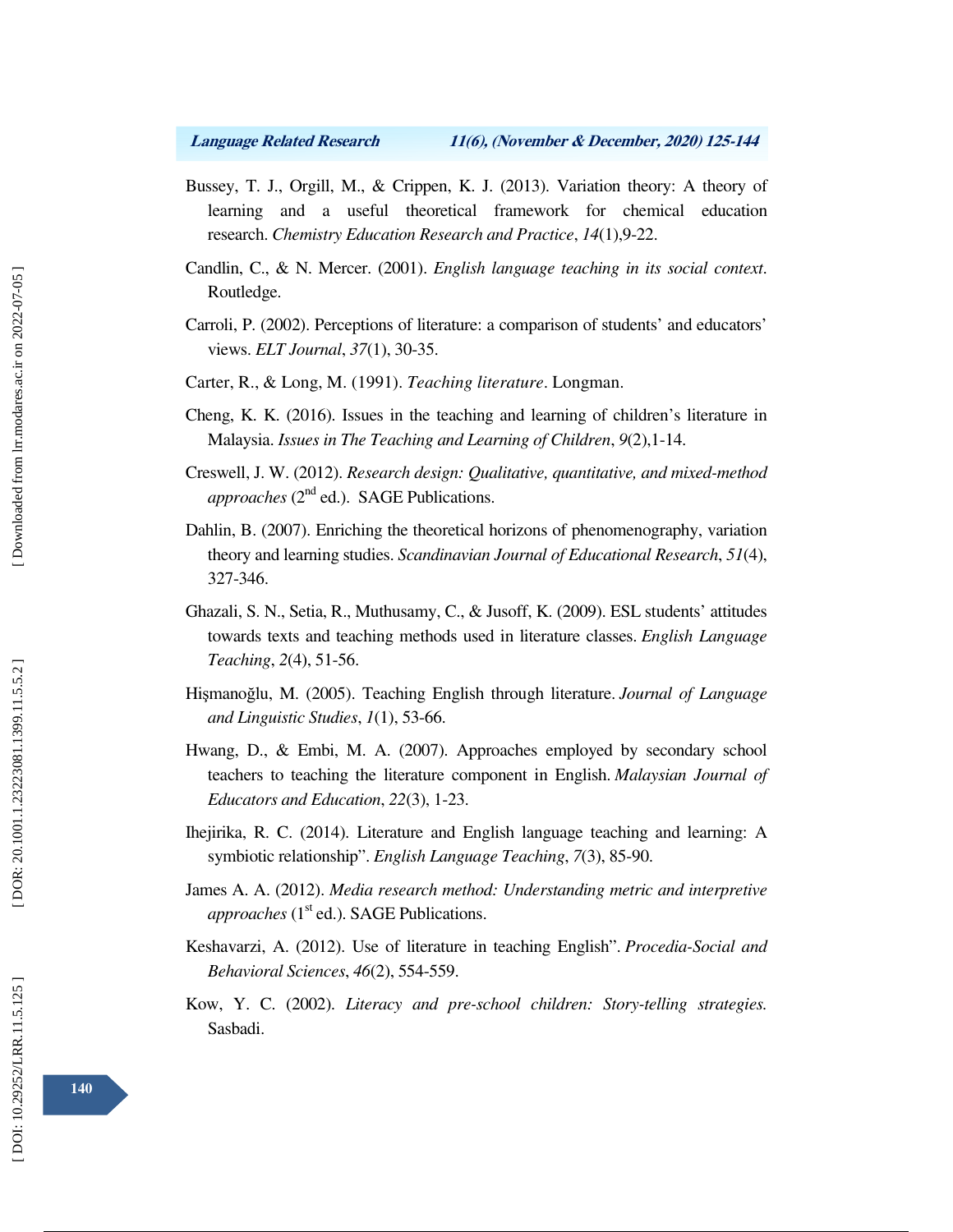- Krejcie, R. V., & Morgan D. W. (1970). Determining sample size for research activities. *Educational and Psychological Measurement*, *1*(30), 607-610.
- Krishnasamy, J. (2015). An investigation of teachers' approaches employed in teaching the English literature. *Asian Journal of Education and e-Learning, 2*(3), 136-145.
- Lois H. R., & Gavin T. L. B. (2010). Mixing interview and questionnaire methods: Practical problems in aligning data. *Practical Assessment, Research and Evaluation*, *15*(1), 1-19.
- Mahzan, M. S. W., Alias, N. A., & Ismail, I. S. (2020). Investigating the needs of developing a digital vocabulary learning material for Malaysian indigenous learners in ESL Classroom. *Journal of Nusantara Studies (JONUS)*, *5*(2), 282- 302.
- Marton, F., & Booth, S. (1997). *Learning and awareness*. Lawrence Erlbaum Associates.
- Marton, F., & Tsui, A. (Ed.). (2004). *Classroom discourse and the space of learning*. Lawrence Erlbaum Associates.
- Mengu, H.I. (2002). *A suggested syllabus for the drama teaching course in ELT departments* (Unpublished Master's thesis). Hacettepe University.
- Mustafa, T., Kawther, P., & Rashid, S. (2020). Investigation of Kurdish students' perceptions of using literature as main material in the EFL speaking course. *Journal of Tikrit University for Humanities, 27*(5), 88-62.
- Mustakim, S. S., Mustafa, R., & Lebar, O. (2015). Critical analysis of the supportive and suppressive factors. *Journal of Education and Learning*, 2(6), 1-10.
- Naser, S. H. M., & Aziz, A. A. (2017, August 23). *Students' perceptions of the text selection in the literature component* [Paper presentation]. The National Pre-University Seminar, Selangor, Malaysia.
- Ogunnaike, J. (2002). Challenges of the teaching and learning of literature in Nigerian secondary schools. In I. Lawal & I. N. Ohia (Eds.), *Perspectives on applied linguistics in language and literature* (pp. 307-320). Stirling-Horden Publishers.
- Othman, N. I., Shah, P. M., Karim, A. A., Yusof, A., Din, R., Ramli, N. A., & Salleh, N. S. M. (2015). Personalizing learning of English literature: Perceptions and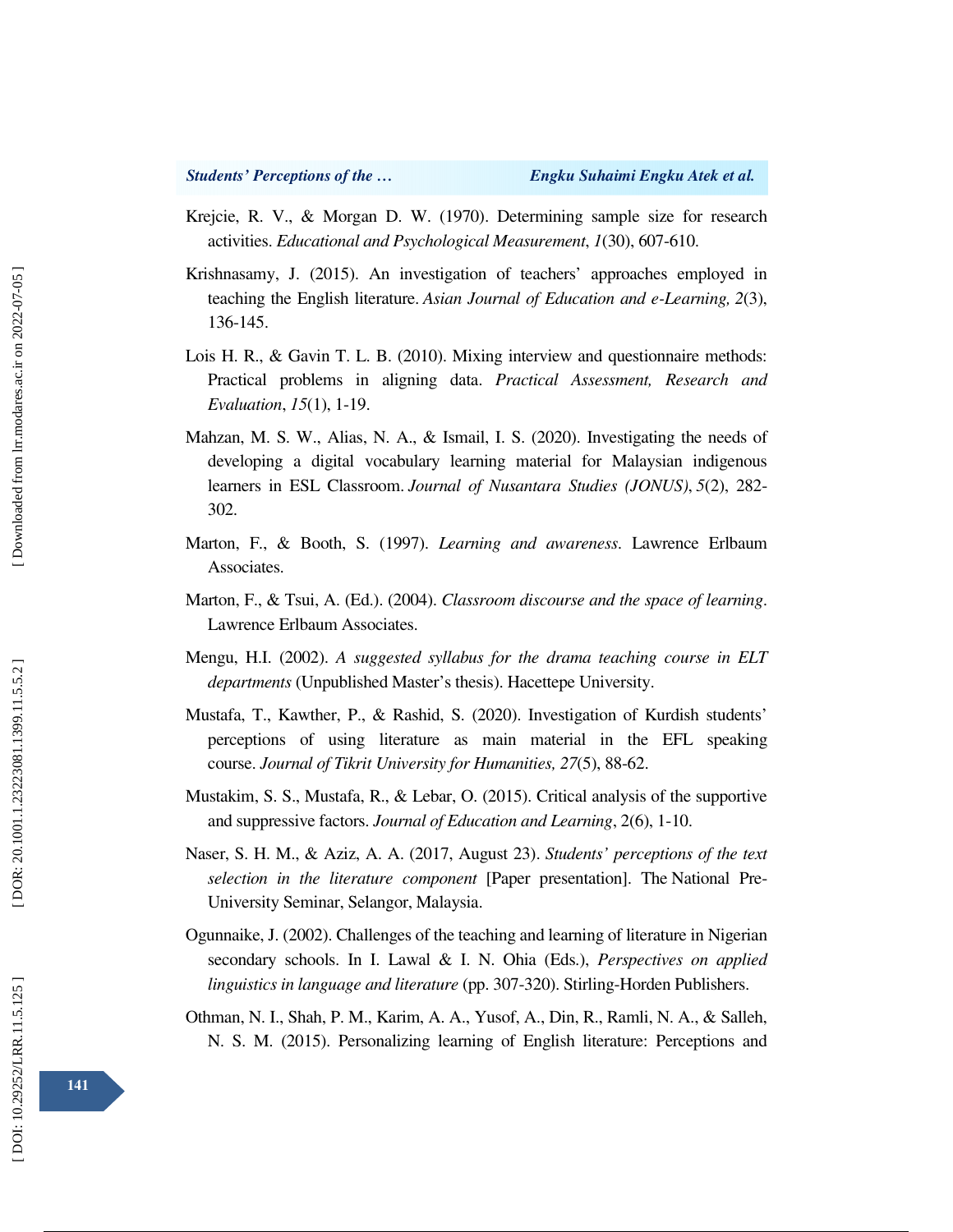challenges. *Journal of Personalized Learning*, *1*(1), 104-112.

- Paran, A. (2008). The role of literature in instructed second language learning and teaching: An evidence-based survey. *Language Teaching*, *41*(4), 465-496.
- Rashid, R. A., Vethamani, M. E., & Rahman, S. B. A. (2010). Approaches employed by teachers in teaching literature to less proficient students in Form 1 and Form 2. *English Language Teaching*, *3*(4), 87-99.
- Runesson, U. (2005). Beyond discourse and interaction. Variation: A critical aspect for teaching and learning mathematics. *Cambridge Journal of Education*, *35*(1), 69-87.
- Sarac, S. (2003). *A suggested syllabus for the teaching of poetry course in ELT departments of Turkey* (Unpublished Master's thesis). Hacettepe University.
- Savvidou, C. (2004). An integrated approach to teaching literature in the EFL classroom. *The Internet TESL Journal*, *10*(12), 1-6.
- Sidhu, G. K. (2003). Literature in the language classroom: Seeing through the eyes of learners. In G. Subramaniam (Ed.), *Teaching of literature in ESL/EFL contexts* (pp. 187-206). Sasbadi.
- Simpson, P. (2003). *Language through literature: An introduction*. Routledge.
- Subramaniam, G. (2007). Literature programme in Malaysian schools: Then and now. *Teaching English in Malaysia*, *1*(1), 50-62.
- Svensson, L. (1997). Theoretical foundations of phenomenography. *Higher Education Research & Development*, *16*(2), 159-171.
- Tan, K. (2009). Variation theory and the different ways of experiencing educational policy. *Educational Research for Policy and Practice*, *8*(2), 95–109.
- Tavakol, M., & Dennick, R. (2011). Post-examination analysis of objective tests. *Medical Teacher*, *33*(6), 447-458.
- Timucin, M. E. T. I. N. (2001). Gaining insight into alternative teaching approaches employed in an EFL literature class. *Revista de Filología y su Didáctica*, *24* (1), 269-293.
- Tseng, F. P. (2010). Introducing literature to an EFL classroom: Teacher's presentations and students' perceptions. *Journal of Language Teaching and Research*, *1*(1), 53-65.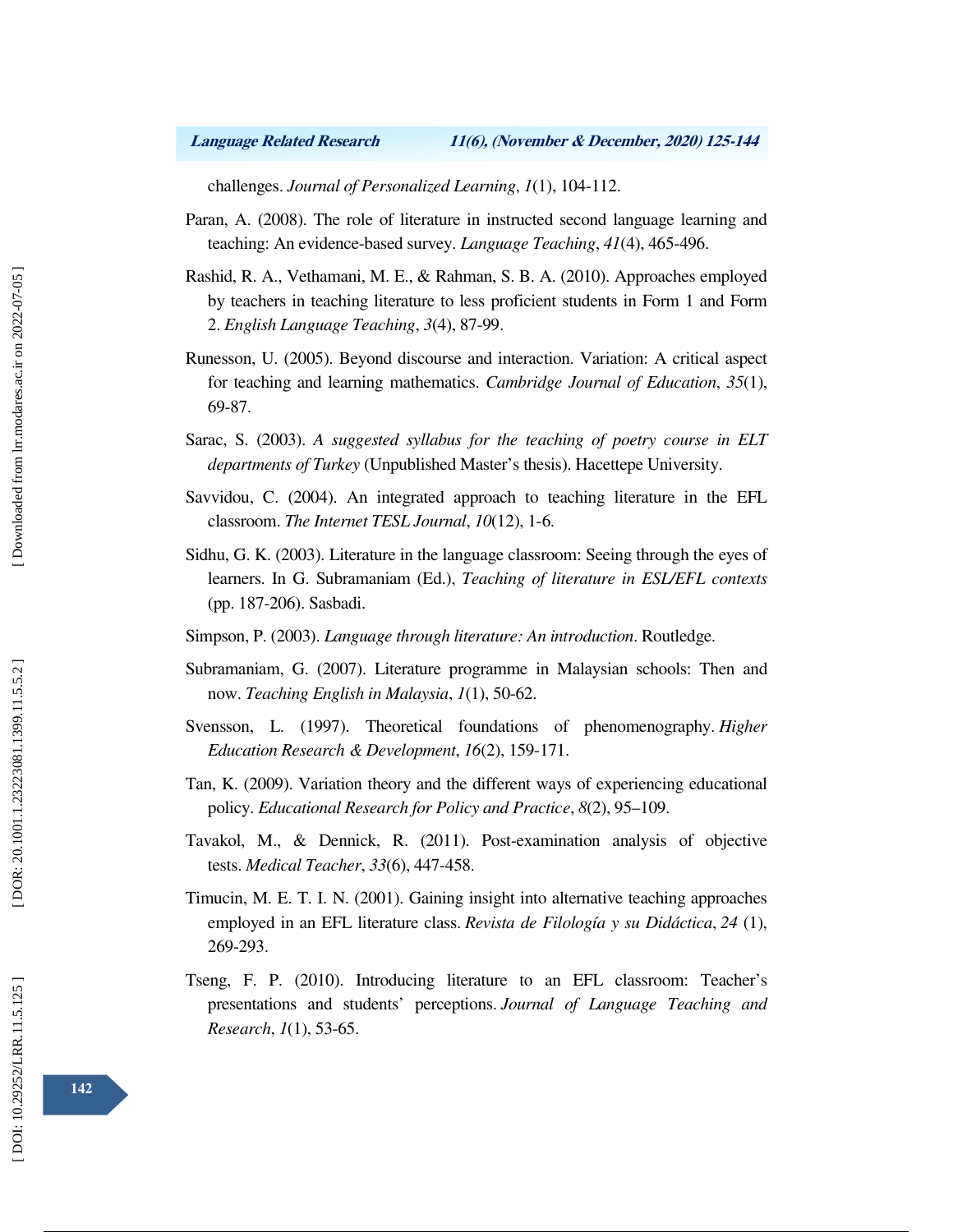Tutyrahiza, M. (2008). *Teaching reading strategies used by ESL teachers that facilitate teaching and learning reading* (Unpublished Master's Thesis). University Malaysia Sarawak.

Van, T. T. M. (2009). The relevance of literary analysis to teaching literature in the EFL classroom. *English Teaching Forum*, *47*(3), 2-17.

- Velu, J. (2010). Psychometric analysis of lecturers' self-efficacy instrument. *HERDSA Annual International*, *2*(3), 65-96.
- Zengin, B., Ba şal, A., & Yükselir, C. (2019). Investigation into the perceptions of English teachers and instructors on the use of literature in English language teaching. *The Reading Matrix*, *19*(1), 155-166.
- Zhen, Z. (2012). Characteristics and strategies of literature teaching in the EFL context in China. *International Journal of Electronics and Communication Engineering, 5* (3), 35-43.

## **About the Authors**

<sup>1</sup> Engku Suhaimi Engku Atek is a Lecturer of English Language in the Faculty of Languages and Communication, Universiti Sultan Zainal Abidin (UniSZA), Malaysia. He holds a Master's degree in English Language Studies. Engku Suhaimi is an active researcher in the areas of English literature teaching and learning, language literacy, and cultural communication.

<sup>2</sup> Isyaku Hassan is a Postdoctoral Researcher in the Faculty of Languages and Communication, Universiti Sultan Zainal Abidin (UniSZA), Malaysia. He specializes in media linguistics. Isyaku holds a PhD in Communication. His area of research interest includes Language, Communication, and Literary Studies.

<sup>3</sup> Mohd Nazri Latiff Azmi is an Associate Professor of English Language in the Faculty of Languages and Communication, Universiti Sultan Zainal Abidin (UniSZA), Malaysia. Mohd Nazri holds a PhD in Literature and Literacy. He is a former Dean and Head of English Department in the Faculty of Languages and Communication, UniSZA. Mohd Nazri specializes in Literacy and Comparative Literature Studies.

<sup>4</sup> Nor Jijidiana Azmi is a Lecturer of English Language in the Faculty of Languages and Communication, Universiti Sultan Zainal Abidin (UniSZA), Malaysia. Jijidiana has a keen interest in research activities, particularly in the